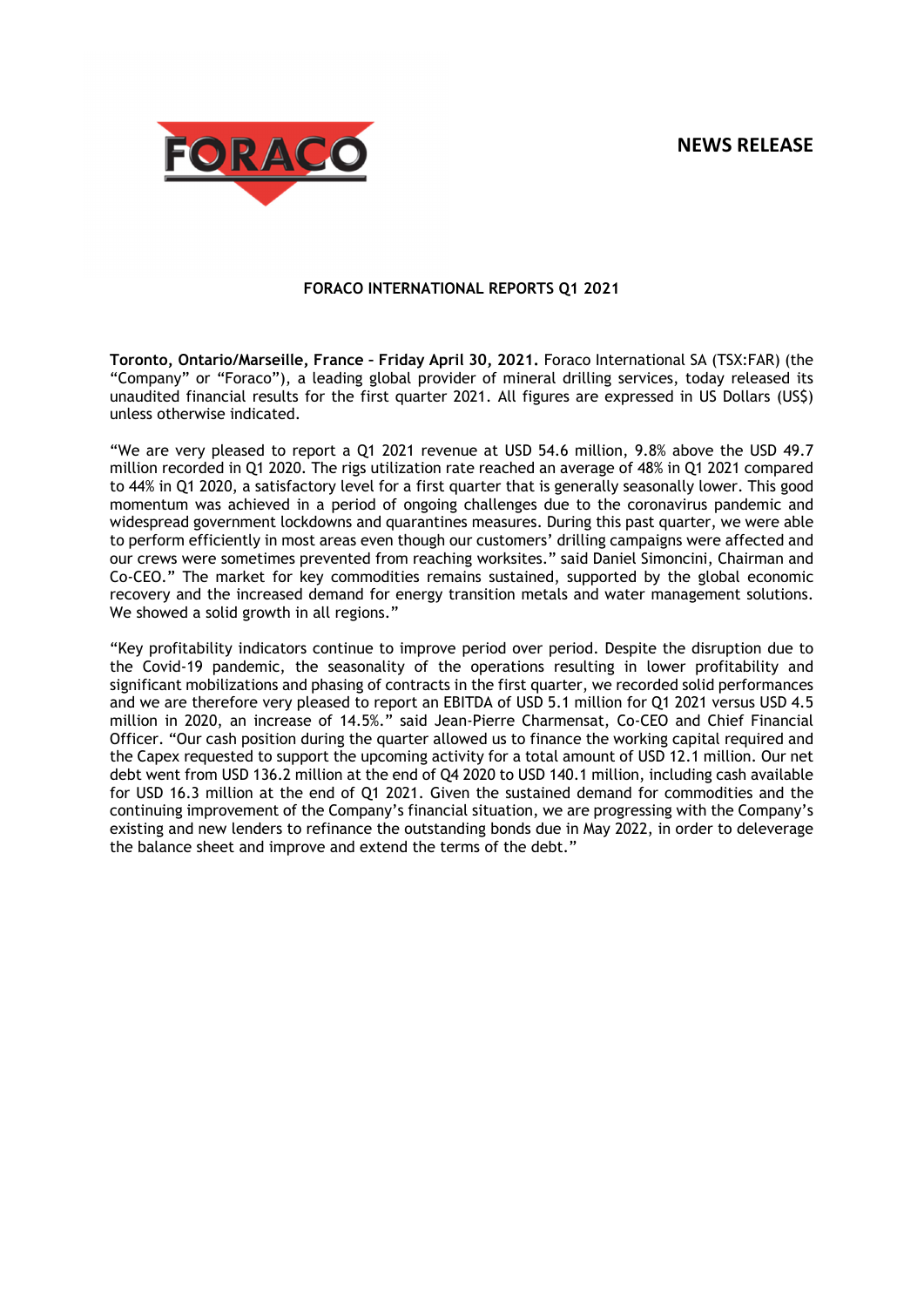## **Highlights – Q1 2021**

## *Revenue*

- Revenue of the period amounted to US\$ 54.6 million compared to US\$ 49.7 million in Q1 2020, a 10% increase.
- The rigs utilization rate was 48% in Q1 2021 compared to 44% in Q1 2020. The Company is exposed to seasonality, Q1 activity being generally the lower quarter of the year.

## *Profitability*

- The Q1 2021 gross margin including depreciation within cost of sales was US\$ 6.0 million (or 11.1% of revenue) compared to US\$ 5.3 million (or 10.6% of revenue) in Q1 2020. Ongoing contracts reported solid performances while some new contracts in mobilization phase generated a lower percentage of gross margin.
- During the quarter, EBITDA amounted to US\$ 5.1 million (or 9.4% of revenue), compared to US\$ 4.5 million (or 9.0% of revenue) for the same quarter last year.
- The Free Cash Flow for the period was US\$ (8.6) million mainly explained by the capex required in the first quarter to support the upcoming activity and the related working capital requirements.

### *Net debt*

• The net debt excluding the impact of the implementation of IFRS 16 was US\$ 140.1 million as at March 31, 2021 compared to US\$ 136.1 million as at December 31, 2020. The net debt including the impact of IFRS 16 was US\$ 146.5 million as at March 31, 2021.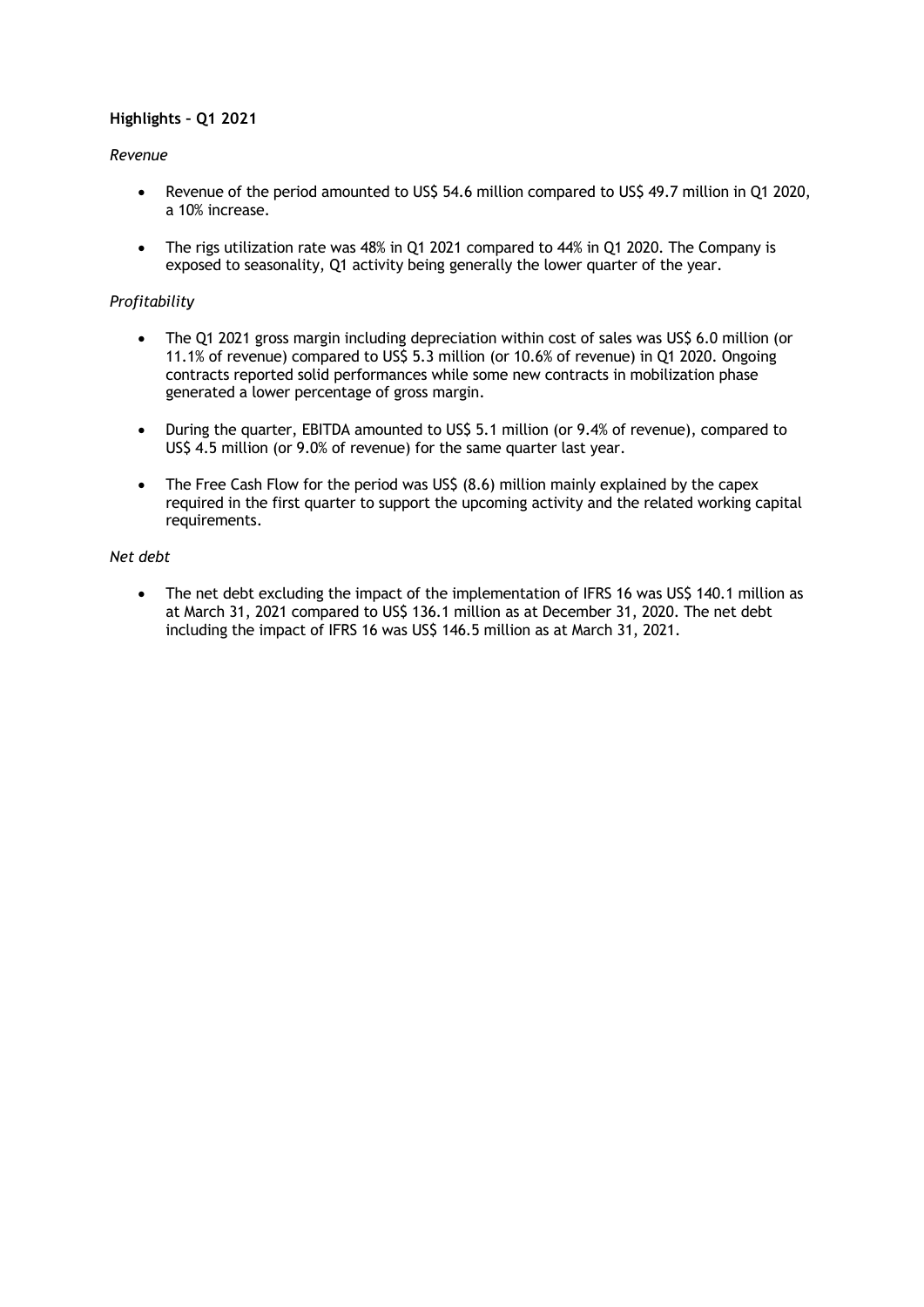# **Selected financial data**

| (In thousands of US\$)<br>(unaudited)                | Three-month period ended<br>March 31, |         |  |
|------------------------------------------------------|---------------------------------------|---------|--|
|                                                      | 2021                                  | 2020    |  |
| Revenue                                              | 54,551                                | 49,671  |  |
| Gross profit (1)                                     | 6,041                                 | 5,263   |  |
| As a percentage of sales                             | 11.1%                                 | 10.6%   |  |
| <b>EBITDA</b>                                        | 5,114                                 | 4,465   |  |
| As a percentage of sales                             | 9.4%                                  | 9.0%    |  |
| Operating profit / (loss)                            | 803                                   | 124     |  |
| As a percentage of sales                             | 1.5%                                  | 0.2%    |  |
| Profit / (loss) for the<br>period                    | (965)                                 | (2,064) |  |
| Attributable to:<br>Equity holders of the<br>Company | (995)                                 | (2,042) |  |
| Non-controlling interests                            | 30                                    | (22)    |  |
| EPS (in US cents)                                    |                                       |         |  |
| <b>Basic</b>                                         | (1.11)                                | (2.27)  |  |
| Diluted                                              | (1.11)                                | (2.27)  |  |

**(1)This line item includes amortization and depreciation expenses related to operations**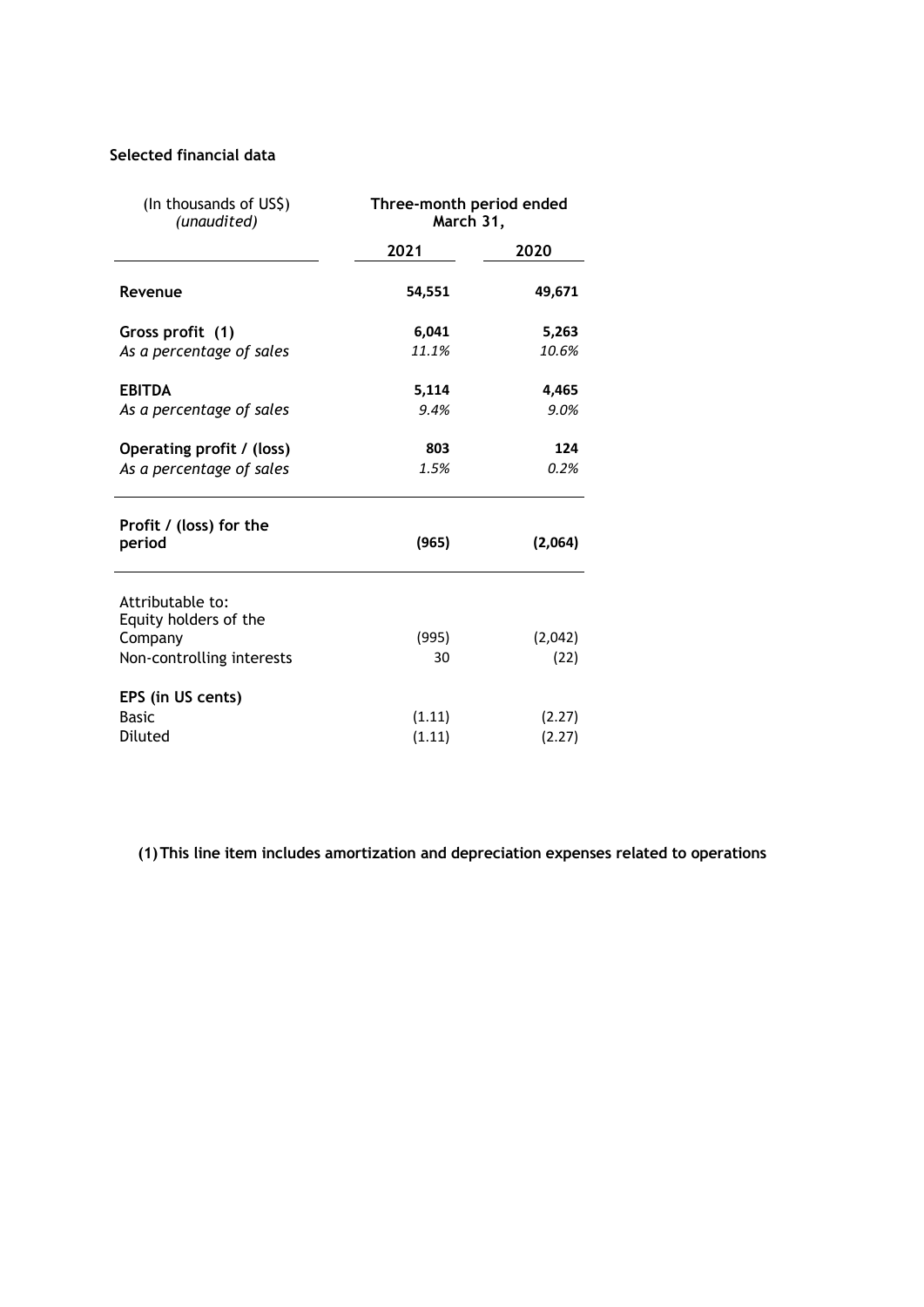## **Financial results**

#### *Revenue*

| (In thousands of US\$) - (unaudited)<br>Reporting segment | 01 2021       | % change | 01 2020       |
|-----------------------------------------------------------|---------------|----------|---------------|
|                                                           | 45,102        | $+12%$   | 40,380        |
|                                                           | 9,449         | $+2%$    | 9,291         |
| Total revenue                                             | <u>54,551</u> | $+10%$   | <u>49,671</u> |
| Geographic region                                         |               |          |               |
| Europe, Middle East and Africa                            | 18,828        | $+25%$   | 15,106        |
| South America                                             | 9.580         | $+5%$    | 9.085         |
| North America                                             | 18,635        | $+2%$    | 18,275        |
| Asia Pacific                                              | 7,508         | +4%      | 7,204         |
| Total revenue                                             | <u>54,551</u> | +10%     | 49.671        |

## **Q1 2021**

Despite the COVID-19 pandemic which continues to affect the logistics coordination and the operations, revenue for the quarter increased from US\$ 49.7 million in Q1 2020 to US\$ 54.6 million in Q1 2021 (+10%).

The Mining segment which continues to be driven by a strong demand is up US\$ 4.7 million, mainly driven by the contributions of EMEA and Brazil.

The Water segment remained relatively stable.

In EMEA revenue for the quarter was US\$ 18.8 million compared to US\$ 15.1 million in Q1 2020, an increase of 25%. This increase is linked to new contracts in Africa mobilized at the end of 2020 which will continue throughout 2021. In Russia, the activity was stable at a sustained level comparable to Q1 2020.

Revenue in South America increased by 5% at US\$ 9.6 million in Q1 2021 (US\$ 9.1 million in Q1 2020). The activity in the region was particularly impacted by the effect of the pandemic which continues to disrupt the commercial and operational activities.

Activity in North America continues to be strong at US\$ 18.6 million in Q1 2021 compared to US\$ 18.3 million in Q1 2020, a 2% increase.

In Asia Pacific, Q1 2021 revenue was US\$ 7.5 million, a 4% increase compared to Q1 2020.

#### *Gross profit*

| (In thousands of US\$) - (unaudited) | 01 2021      | % change    | O1 2020      |
|--------------------------------------|--------------|-------------|--------------|
| Reporting segment                    |              |             |              |
|                                      | 4.752        | 35%         | 3.519        |
|                                      | 1.289        | $-26%$      | 1,744        |
| Total gross profit / (loss)          | <u>6,041</u> | <u> 15%</u> | <u>5,263</u> |

## **Q1 2021**

The Q1 2021 gross margin including depreciation within cost of sales was US\$ 6.0 million compared to US\$ 5.3 million in Q1 2020. As expected, most of the ongoing contracts reported solid performances while some new contracts in mobilization phase generated lower percentage of gross margin.

### *Selling, General and Administrative Expenses*

| (In thousands of US\$) - (unaudited)            | Q1 2021 | % change Q1 2020 |       |
|-------------------------------------------------|---------|------------------|-------|
| Selling, general and administrative<br>expenses | 5.238   | 2%               | 5.139 |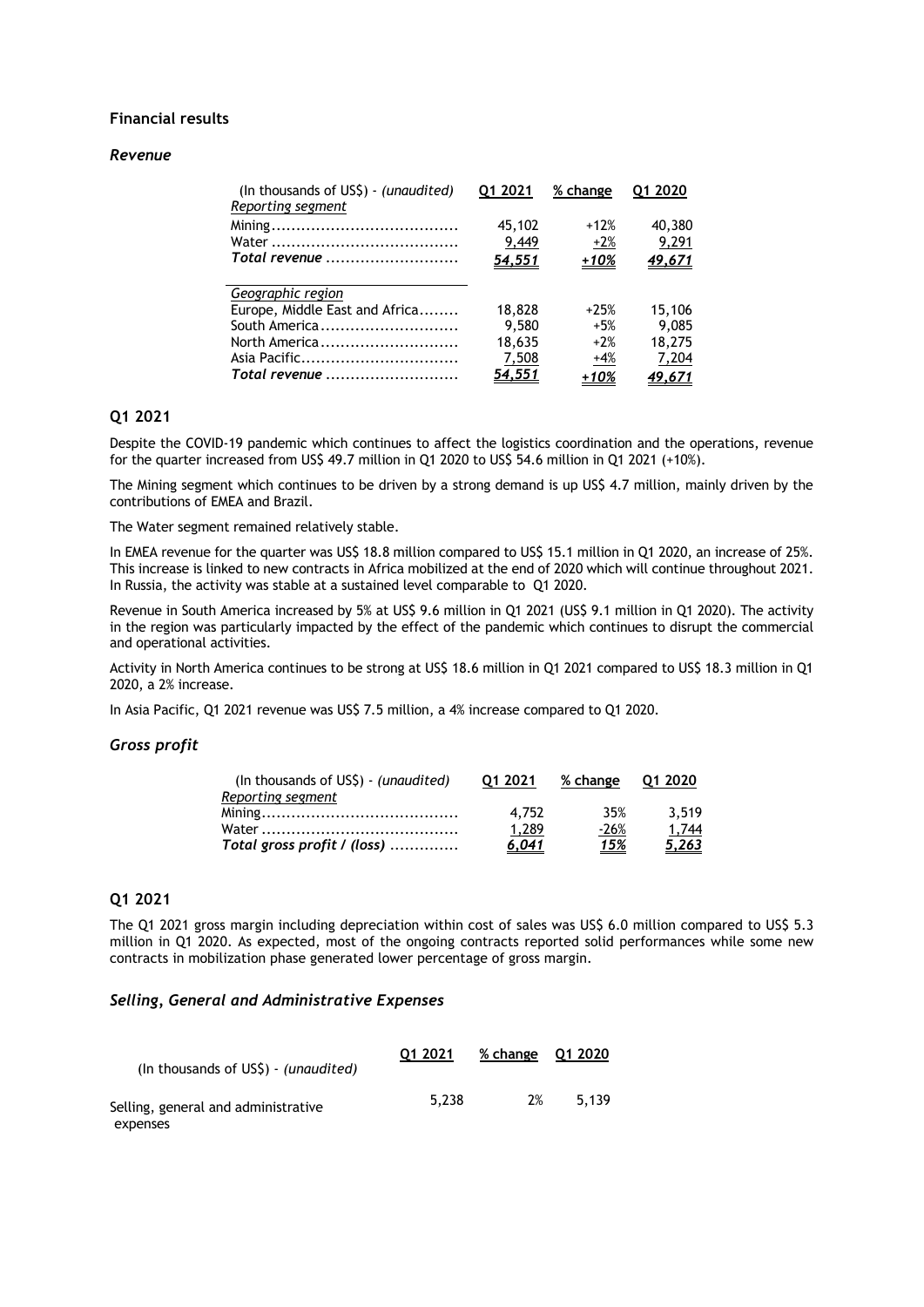## **Q1 2021**

SG&A expenses increased by 2% compared to the same quarter last year but decreased as a percentage of revenue from 10.3% to 9.6%.

## *Operating result*

| (In thousands of $US\$ ) - (unaudited) | 01 2021 | % change | 01 2020    |
|----------------------------------------|---------|----------|------------|
| Reporting segment                      |         |          |            |
|                                        | 421     | n/a      | (659)      |
|                                        | 382     | $-51%$   | <u>783</u> |
| Total operating profit / (loss).       | 803     | x 6.5    | 124        |

## **Q1 2021**

The operating profit was US\$ 0.8 million in Q1 2021 compared to US\$ 0.1 million in Q1 2020.

## *Financial position*

The following table provides a summary of the Company's cash flows for Q1 2021 and Q1 2020:

| (In thousands of US\$)                                           | Q1 2021  | Q1 2020  |
|------------------------------------------------------------------|----------|----------|
| Cash generated by operations before working capital requirements | 5,114    | 4,466    |
| Working capital requirements                                     | (7,655)  | (1,976)  |
| Income tax paid (received)                                       | (1, 240) | (688)    |
| Purchase of equipment in cash                                    | (4, 418) | (2,777)  |
| Free Cash Flow before debt servicing                             | (8, 199) | (975)    |
| Debt variance                                                    | 3,906    | (1,942)  |
| Interests paid                                                   | (534)    | (627)    |
| Acquisition of treasury shares                                   | (154)    |          |
| Dividends paid to non-controlling interests                      |          | (676)    |
| Net cash generated / (used in) financing activities              | 3,218    | (3, 245) |
| Net cash variation                                               | (4,881)  | (4, 220) |
| Foreign exchange differences                                     | 329      | (541)    |
| Variation in cash and cash equivalents                           | (4, 653) | (4, 761) |

In Q1 2021, the cash generated from operations before working capital requirements amounted to US\$ 5.1 million compared to US\$ 4.5 million in Q1 2020.

The working capital increased by US\$7.7 million compared to an increase of US\$ 2.0 million in the same period last year mainly linked to the upcoming activity growth.

During the period, the Capex was US\$ 4.4 million in cash compared to US\$ 2.8 million in Q1 2020. The Capex mainly relates to major rigs overhauls, ancillary equipment and rods and is also driven by the upcoming activity growth.

As a result of the above, Free cash flow before debt servicing was US\$ 8.2 million negative in Q1 2021 compared to US\$ 1.0 million negative in Q1 2020.

As at March 31, 2021, cash and cash equivalents totaled US\$ 16.3 million compared to US\$ 21.0 million as at December 31, 2020. Cash and cash equivalents are mainly held at or invested within top tier financial institutions.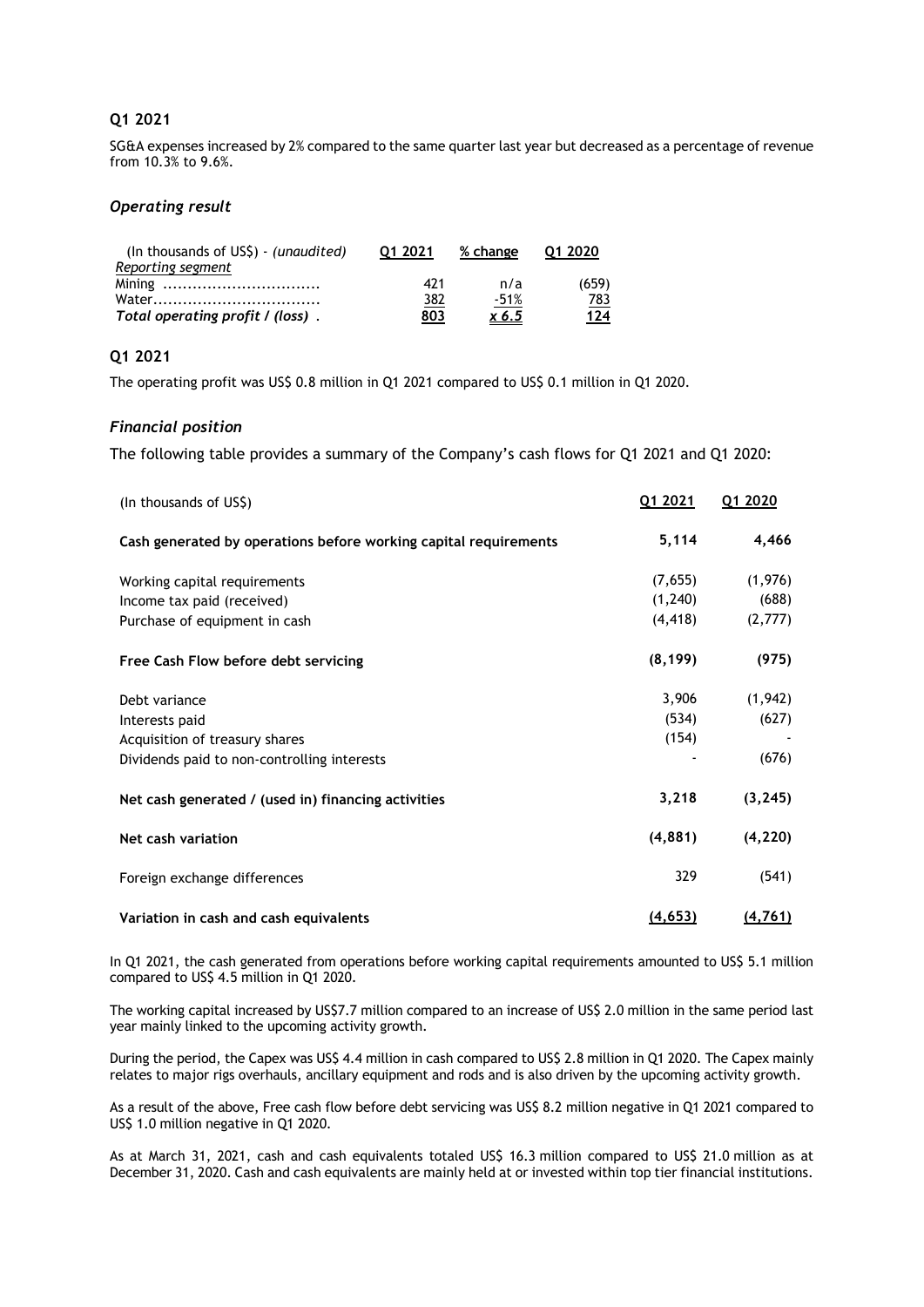As at March 31, 2021, net debt excluding the impact of IFRS 16 amounted to US\$ 140.1 million (US\$ 136.2 million as at December 31, 2020).

Bank guarantees as at March 31, 2021 totaled US\$ 9.0 million compared to US\$ 8.1 million as at December 31, 2020. The Company benefits from a confirmed contract guarantee line of € 12.7 million (US\$ 14.9 million).

### *Going concern and impairment testing*

Key profitability indicators continue to improve period over period despite the ongoing disruptions due to the Covid-19 pandemic. The market for commodities is supported by the global economic recovery and the increased demand for energy transition and water management.

As at March 31, 2021, the Company met its financial covenants. The Company believes that it will have adequate financial resources to continue in operation for a period of at least twelve months.

Given the continuing improvement of the Company's financial situation and the sustained demand for commodities, management is progressing with the Company's existing and new lenders to refinance the outstanding bonds due in May 2022, in order to deleverage the balance sheet and improve and extend the terms of the debt.

As at December 31, 2020, the Company performed impairment tests at the level of each geographic region using the carrying value of the Company's long lived assets based on expected discounted cash flows method. Based on the internal forecasts and projections made, the expected discounted future cash flows exceeded each of the long-lived asset's carrying amount for each geographic region and accordingly no impairment was recognized as at December 31, 2020.

Based on the current activity trend, the Company considers that there is no triggering event which would justify an impairment testing as at March 31, 2021.

### *Currency exchange rates*

The exchange rates for the periods under review are provided in the Management's Discussion and Analysis of Q1 2021.

#### *Non-IFRS measures*

EBITDA represents Net income before interest expense, income taxes, depreciation, amortization and non-cash share based compensation expenses. EBITDA is a non-IFRS quantitative measure used to assist in the assessment of the Company's ability to generate cash from its operations. The Company believes that the presentation of EBITDA is useful to investors because it is frequently used by securities analysts, investors and other interested parties in the evaluation of companies in the drilling industry. EBITDA is not defined in IFRS and should not be considered to be an alternative to Profit for the period or Operating profit or any other financial metric required by such accounting principles.

Net debt corresponds to the current and non-current portions of borrowings and the consideration payable related to acquisitions, net of cash and cash equivalents.

Reconciliation of the EBITDA is as follows:

| (In thousands of US\$)<br>(unaudited)      | O1 2021 | O1 2020 |
|--------------------------------------------|---------|---------|
|                                            | 803     | 174     |
|                                            | 4.261   | 4.296   |
| Non-cash employee share-based compensation | 50      | -45     |
|                                            | 5,114   | 4,465   |